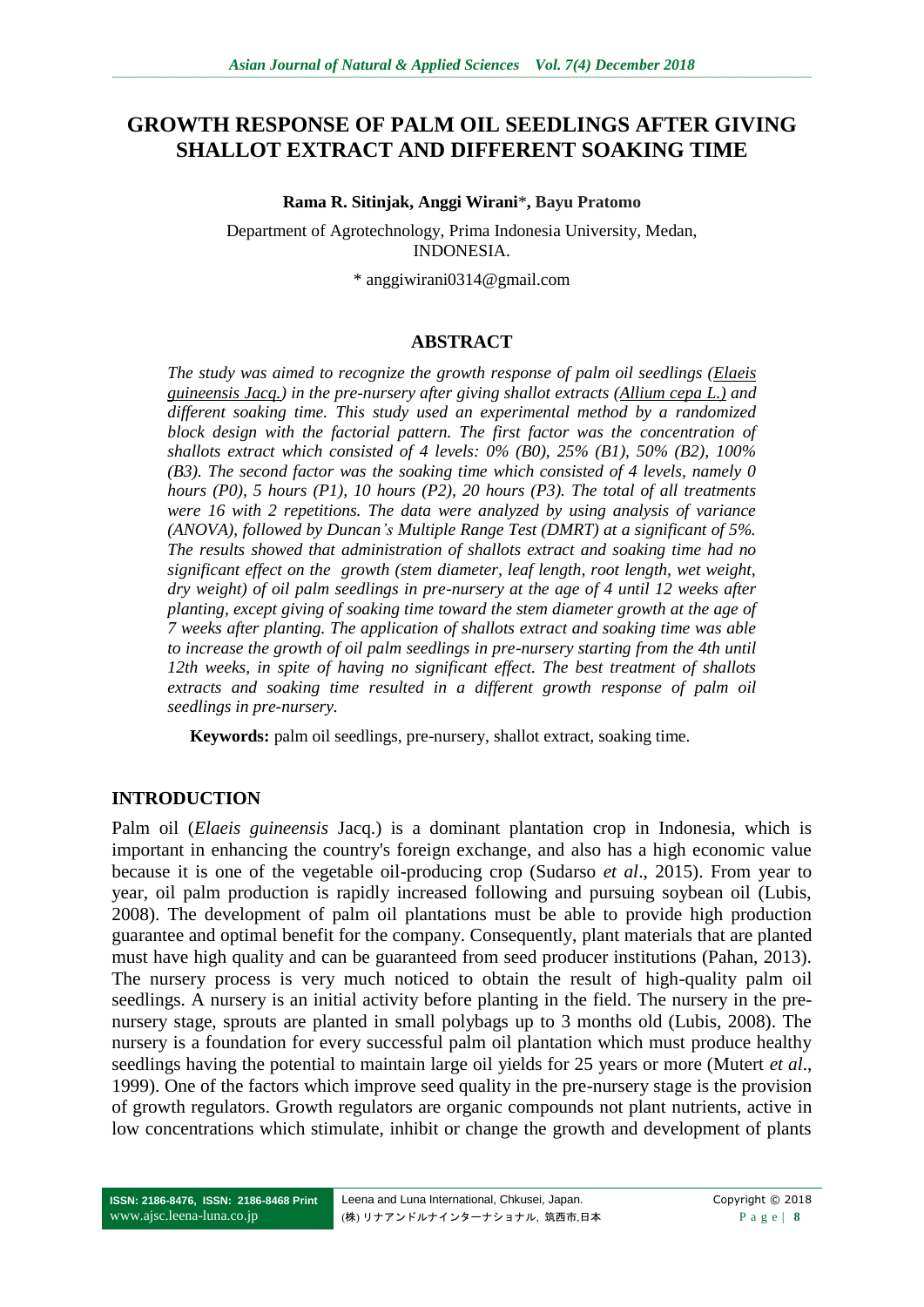quantitatively and qualitatively (Lawalata, 2011). Growth regulators applied to the plants are both natural and synthetic (Arif *et al*., 2016).

Shallot extract (*Allium cepa* L.) can be used as a natural growth regulator. However, this shallot extract is generally applied and has a good effect on the growth of dicotyledonous plants such as on long pepper plant (Siswanto, 2010), and curly chili plants (Noviansyah and Chalimah, 2015). At low concentrations (1-1.5%), this extract has no significant effect on the growth of white jasmine's bud (Khair *et al*., 2013) but it can stimulate the growth of jasmine cuttings at high concentrations (100%) (Marfirani *et al*., 2014) and it can stimulate root growth on Jatropha stem cuttings (Siskawati *et al*., 2013), as well as it can stimulate the growth of *Rosa sp*. cuttings at the concentration of 70%. (Alimudin *et al*., 2017).

*Allium cepa* L. is a tropical spice plant which is not only being used as a seasoning and natural growth regulator, but also has the potential as antimicrobial (Eltaweel, 2013): antibacterial (Shinkafi and Dauda, 2013), anti-fungi (Mudyiwa *et al*., 2016), and anti-yeast (Tanackov *et al*., 2009), also antifertility (Thakare *et al*., 2009). *Allium cepa* leaves and extracts have good anti-inflammatory activity. Therefore, it is useful for various diseases (Anitha and Sakthivel, 2016). Unused shallots peels are usually wasted just like that, in fact, the concentration of chemical compounds contained are very useful if they are processed for the nutrition of other plants (Siswanto, 2010). Shallots extract contains total phenol/phenolics, flavonoids, ascorbic acid, and total sugar (Srivatsava *et al*., 2015), anthocyanins (Fredotovi'c *et al*., 2017), very high kaempferol and quercetin (Savova, 2011), high carbohydrate (88.56%) and low protein (0.88 %) (Ifesan, 2017), cyanogenic, oxalate, phytate and tannin glycosides are at low concentrations, and Ca2> Mg2> Mn2> K> P> Na> Fe2 in descending order (Edet *et al*., 2015).

Directly, much benefits of shallots for human life, especially for the treatment of various diseases. But for plant life, shallots are still limited to use. There are still few studies reported that shallots extract can be beneficial in increasing vegetation growth or crop production, especially toward monocotyledonous plants. Mansi *et al*. (2017) reported that Cu-NP of shallots extract has significant potential to improve wheat growth but the expected effect depends on its concentration. Shallots also contain vitamins and starch, and phytohormones (auxin and gibberellin) (Khair *et al*., 2013). Auxin is often used for plant roots, but it is relatively expensive and difficult to obtain. Shallots can be used as a substitution for synthetic auxin. Auxin plays a role in influencing enlargement, elongation, and cell division as well as influencing nucleic acid metabolism and protein metabolism (Lawalata, 2011). Meanwhile, gibberellin functions to enhance plant growth, because it can stimulate cell division and growth leading to stem elongation and the leaf growth progresses more quickly, so that the rate of photosynthesis increases and improves overall growth, including roots (Arif *et al*., 2016).

Since shallots extract can stimulate growth by several types of plants and there is still no research that used it toward the growth of palm oil seedlings, this study is aimed to get the best growth response of palm oil seedlings (*Elaeis guineensis* Jacq.) in pre-nursery after giving shallots extract (*Allium cepa* L.) with different soaking time.

# **MATERIALS AND METHODS**

This research was carried out from January to April 2018, in the community land of Bakaran Batu Village, Lubuk Pakam District, which is located about 7 m above sea level (BPS, 2017). The tools used were knive, hoe, meter, ruler, oven, analytic scale, 25 ml Erlenmeyer flask and container. The ingredients used were shallots extract, D x P Yangambi palm oil seedlings produced from PPKS Medan, polybags, topsoil soil, and compost. The method used was an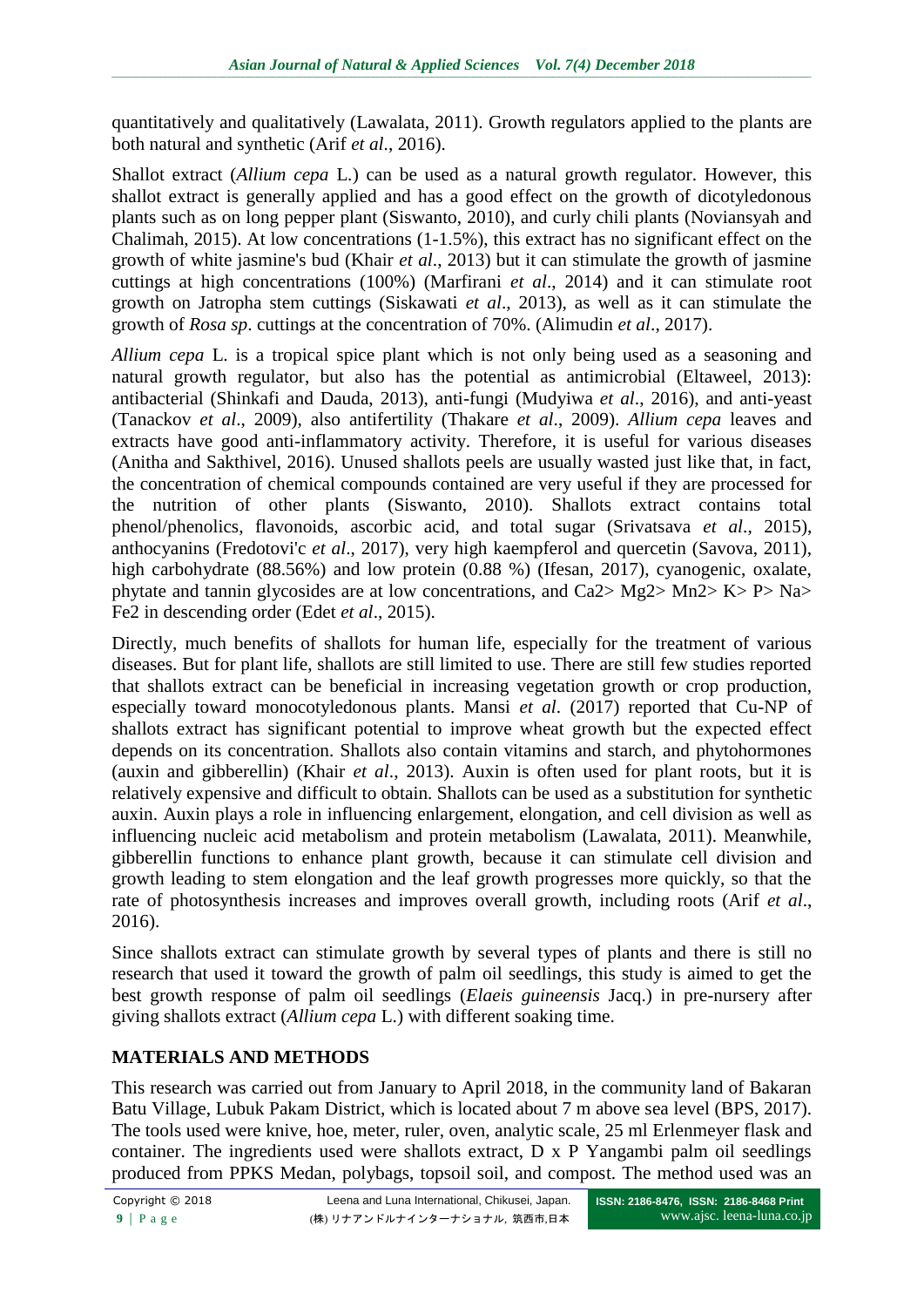experimental method with randomized block design (RBD) factorially with two repetitions, 16 treatments. The first factor was the concentration of shallots extract which consisted of 4 levels, namely 0% (B0), 25% (B1), 50% (B2), and 100% (B3). The second factor was the soaking time which consisted of 4 levels, namely without time (P0), 5 hours (P1), 10 hours (P2), and 20 hours (P3). The procedure in the research study: cleaning the area, making beds and shade, making shallots extract, making growing media, soaking palm oil seedlings according to treatment, maintenance, and observation toward the parameters of stem diameter, leaf length, root length, fresh weight, and dry weight of palm oil seedlings starting from the 4th until 12th weeks. The data were analyzed by analysis of variance (ANOVA), if it had a significant effect then continued with Duncan's Multiple Range Test (DMRT) at the level of 5% by using SAS 9.1.3 software.

## **RESULTS AND DISCUSSION**

The results of analysis of variance (ANOVA) showed that the application of shallots extract and soaking time did not significantly influence toward the growth of palm oil seedlings in pre-nursery at the 4th week until 12th week after planting, except for stem diameter, different soaking time had significant effect toward the growth of the palm oil seedlings diameter in prenursery at the 7th week after planting. The best response from palm oil seedlings given different soaking time factors were palm oil seedlings without soaking time (P0) which had a stem diameter of about 2.39 cm. This treatment (P0) was not significantly different from the treatment of 10 hours soaking time (P2), but it was significantly different from 5 hours (P1) and 20 hours (P3) soaking time treatments (**Table 1**). In other words, to get a high stem diameter growth does not require soaking time (5-20 hours).

**Table 1. Effect of soaking time toward the diameter of oil palm seedlings in pre-nursery at the age of 7 weeks.**

| <b>Soaking Time (P)</b> | <b>Mean</b>       |
|-------------------------|-------------------|
| P0(0 Hour)              | 2.39a             |
| P1(5 hours)             | 1.94 <sub>b</sub> |
| $P2(10$ Hours)          | $2.23$ ab         |
| $P3(20$ Hours)          | 2.00 <sub>b</sub> |

Description: Numbers followed by the same notation indicate that they were not significantly different at the level of 5%.

Although statistically tested, the result had no significant effect on the growth of palm oil seedlings in pre-nursery, but when it is viewed from the average result of overall vegetation growth parameters showed that the application of shallots extract and different soaking time was able to increase the growth of palm oil seedlings in pre-nursery stage starting from the 4th week until the 12th week after planting. Based on the result of the averages, the best treatment for stem diameter growth of palm oil seedlings was the application of 100% shallots extract without soaking time (B3P0) which was able to reach the highest average compared to the other treatments. This treatment also increased the leaf length approximately 11.62 cm, higher than the other controls and treatments starting from the 4th week until the 12th week. Meanwhile, the best treatment for root length growth was the B2P1 application which produced root length approximately 29.37 cm, B2P0 application gave the highest wet weight approximately 4.79 g and B0P2 application gave the highest dry weight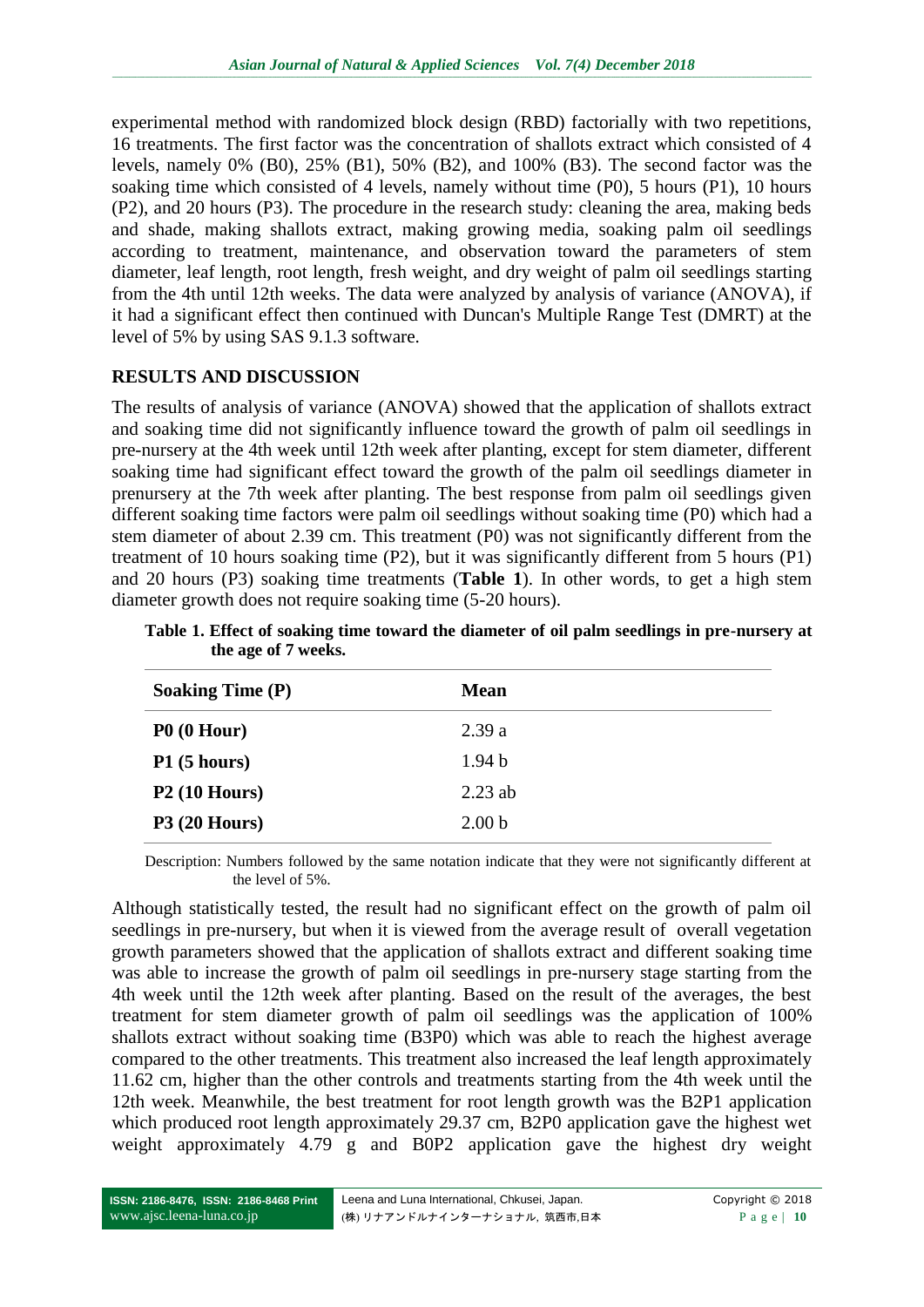approximately 3.28 g of palm oil seedlings in pre-nursery at the 12th week. This treatment gave higher result than the control (root length 23.25 cm, fresh weight of 3.36 cm, and dry weight 1.67 g) and the other treatments, can be seen in **Table 2**.

One of the limiting factors for plant growth is external factors including natural ingredients (in this study is onion extract) which contains hormones and soaking time. The concentration of hormones applied to plants can stimulate growth but can also inhibit plant growth, as well as soaking time. According to Pamungkas *et al*. (2009) the immersion long time factor has an effect on increasing the root length to plant growth. The slow growth of long roots can slow the growth of plant seeds, including the length of the leaves, diameters of the stem, fresh weight, and dry weight of the plant. In addition to the soaking time, the concentration of onion extract may also affect the hormone, nutrient and other compounds contained in the onion, which is needed by the growth of oil palm seedlings in the pre-nursery. According to Davies (1995) growth regulators are only needed in small amounts to determine physiological processes, differentiation, growth, and development. Hormones are only effective in a certain amount (Gana, 2010).

**Table 2. The average red onion extract and soaking time on the growth parameters of oil palm seedlings in the pre-nursery 12th week.**

|                               | <b>Mean</b> |              |            |             |                      |  |
|-------------------------------|-------------|--------------|------------|-------------|----------------------|--|
| <b>Treatment</b>              | Root Length | Fresh weight | Dry weight | Leaf Length | <b>Stem Diameter</b> |  |
|                               | (cm)        | (g)          | (g)        | (cm)        | (cm)                 |  |
| B <sub>0</sub> P <sub>0</sub> | 23.25       | 3.36         | 1.67       | 8.09        | 2.97                 |  |
| <b>B0P1</b>                   | 17.75       | 2.90         | 1.46       | 7.49        | 2.29                 |  |
| <b>B0P2</b>                   | 25.00       | 5.30         | 3.28       | 11.22       | 3.10                 |  |
| <b>B0P3</b>                   | 24.37       | 3.52         | 1.78       | 9.9         | 3.14                 |  |
| <b>B1P0</b>                   | 23.37       | 2.99         | 1.47       | 9.47        | 3.12                 |  |
| <b>B1P1</b>                   | 19.37       | 3.60         | 2.22       | 8.8         | 2.94                 |  |
| <b>B1P2</b>                   | 20.75       | 2.61         | 1.73       | 8.5         | 2.62                 |  |
| <b>B1P3</b>                   | 25.25       | 2.67         | 1.42       | 8.17        | 3.12                 |  |
| <b>B2P0</b>                   | 25.37       | 4.79         | 3.02       | 11.02       | 3.31                 |  |
| <b>B2P1</b>                   | 29.37       | 4.25         | 2.44       | 10.17       | 3.21                 |  |
| B2P2                          | 18.87       | 3.14         | 1.88       | 9.95        | 3.07                 |  |
| B2P3                          | 15.87       | 1.44         | 0.62       | 7.6         | 2.65                 |  |
| <b>B3P0</b>                   | 28.50       | 4.65         | 2.23       | 11.62       | 3.67                 |  |
| <b>B3P1</b>                   | 19.00       | 1.57         | 0.58       | 6.75        | 2.67                 |  |
| <b>B3P2</b>                   | 20.00       | 2.48         | 1.00       | 9.22        | 3.12                 |  |
| <b>B3P3</b>                   | 21.75       | 2.31         | 0.92       | 8.89        | 3.10                 |  |

According to Khair *et al*. (2013) phytohormones in red onions are auxin and gibberellin. Red onion juice contains hormones that have a role similar to indole acetic acid (IAA) (Alimudin *et al*., 2017). Auxin plays a role in cell elongation followed by cell enlargement and increased wet weight (Siregar *et al*., 2015). Metabolism and transportation of auxin are very important for plant development. This process is integrated to ensure cellular auxin levels are determined or even gradients in tissues or organs (Rosquete *et al*., 2012). In cell development, auxin can increase osmotic pressure, increase cell permeability to water, cause a reduction in pressure on the cell wall, increase protein synthesis, increase plasticity and cell wall development (Abidin, 2010). Enlargement of the cell wall begins with the relaxation of wall stress, which allows cells to take water and grow physically. Xyloglucan endotransglucosylase cuts and joins xyloglucans. Endo- (1,4) β-d-glucanases plants may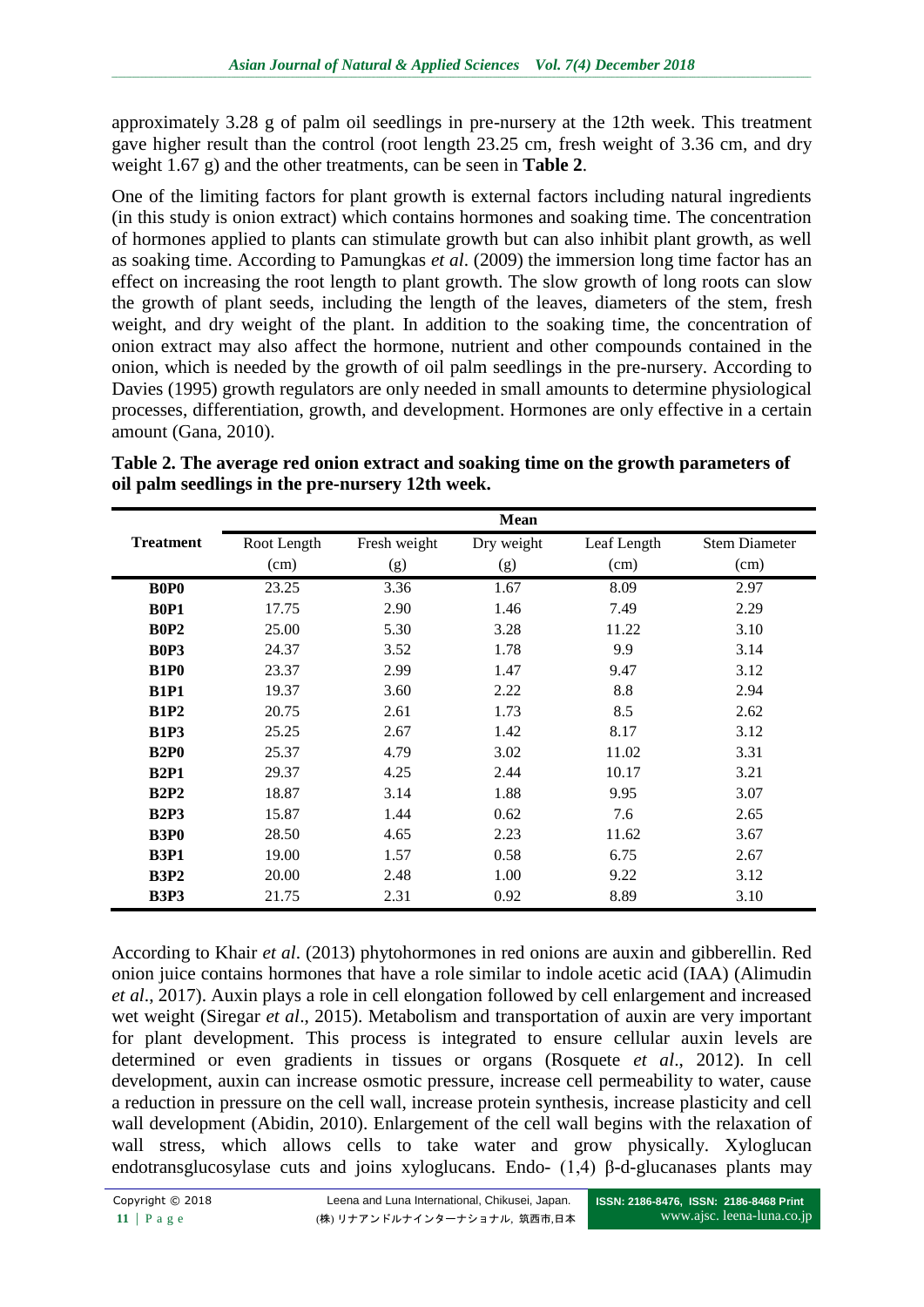digest noncrystalline regions of cellulose microfibrils and release trapped xyloglucans, thereby increasing wall expansion and cell growth (Cosgrove, 2005).

The concentration of auxin in the cell depends on the part of the plant, the type of plant and the age of the plant used (Lawalata, 2011). According to Abidin (2010) the effect of a relatively high concentration of auxin on root growth will cause inhibition of root extension but increase the number of roots. Gibberellin also plays a role in supporting cell extension, cambium activity, xylem development and supporting the formation of new RNA and protein synthesis. The use of gibberellin will support the formation of a proteolytic enzyme that will release tryptophan as the origin of the form of auxin. This means that the presence of gibberellin will increase the auxin content. Likewise in this study, the concentration of red onion extracts containing auxin and gibberellin hormones is likely to cause high concentrations of hormones, especially auxin in oil palm seedlings, resulting in a lack of growth in root length, stem diameter, fresh weight, and dry weight of oil palm seedlings, so the growth of oil palm seedlings in pre-nursery becomes slow. The less effective administration of red onion extract to the growth of oil palm seedlings in prenursery may also be due to increased abscisic acid content in the seedling tissue. According to El-Ghit (2016) the application of onion extract causes higher abscisic acid content from plant seeds and lower auxin content. Likewise, the immersion time factor of oil palm seedlings with shallot extract significantly affected the growth of stem diameter in pre-nursery at the age of 7 weeks after planting. Treatment without soaking time (P0) actually gives a higher stem diameter growth compared to other treatments. This is likely to be related to the stage of development of oil palm seedlings (when soaking, the seeds are in the germination stage). The cells that make up the plant tissue in the germination stage have a high sensitivity. Plant tissue cells are meristematic so they are very sensitive to environmental changes. Meristem is an area of rapid cell division in plants; this is where the initial cells (or stem cells) are retained and organogenesis begins, such as root and shoot meristems (Cosgrove, 2005). According to Weyers and Paterson (2001) hormones play a role in controlling the physiological processes of plants. Control can be on the network that responds through changes in sensitivity, or as a combined control, where the response is determined by sensitivity and concentration. Plants appear to have homologous intracellular signaling systems. It is postulated that the mechanism of action of synthesis may be only one of several possible ways that phytohormones can control physiological processes. Cells or tissues or plant types have specific responses to signals received from outside (Talukder *et al.*, 2015). Fosket (1994) also argues that the meristematic region of embryogenesis produces the body of the plant by producing cells that become leaves, stems, and roots. Meristematic activity is governed by physiological and environmental signals, so meristems are inactive when conditions are not favorable to growth, but save potential for growth. The pattern of cell division in the meristem will determine the placement of leaves and tissue organization in plant organs. Likewise, oil palm seeds which are soaked with red onion extract will absorb minerals and hormones contained in the onion extract to affect the activity of the inner cell metabolism in sprout tissue of oil palm seedlings. Accordingly, in the pre-nursery phase, endogenous and exogenous hormones possibly interact based on cell sensitivity which structures the organ of oil palm seedlings leading to the growth of oil palm seedlings. Because of the possible concentration of red onion extract concentration and soaking time which was given to oil palm seedlings did not provide any advantage on the cell division process in cell extension and enlargement, it occured potential storage for the growth of treatment oil palm seedlings. Thus, onion extract and different soaking time application for oil palm seedlings did not have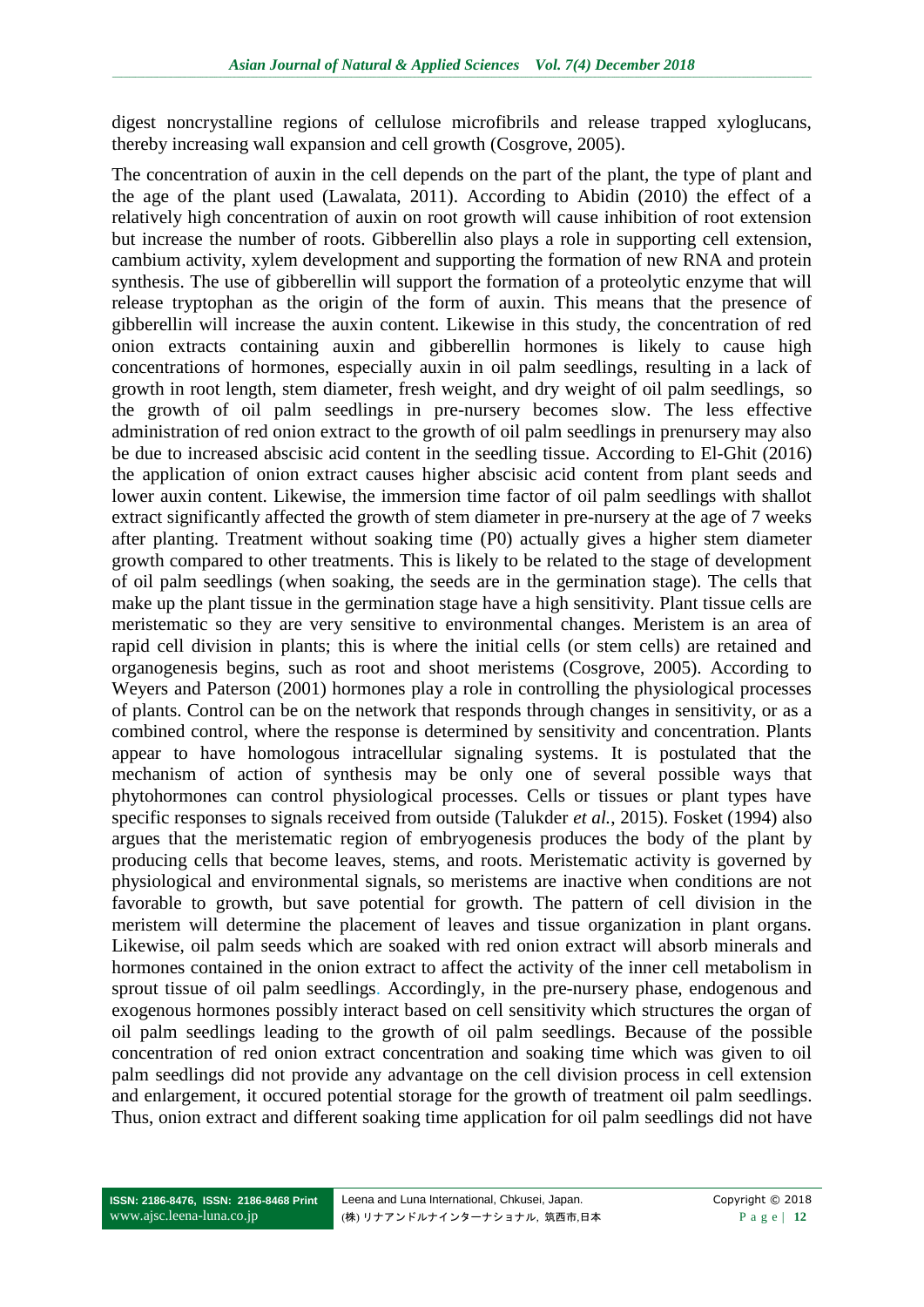any effect on the vegetation growth, but those treatments could increase the growth of oil palm seedlings in pre-nursery phase.

### **CONCLUSION**

The application of red onion extract (*Allium cepa* L.) with different concentration and soaking time did not significantly influence the growth of leaf length, root length, fresh weight, dry weight, and stem diameter of oil palm seedlings in the pre-nursery phase at 4th - 12th weeks, except to the stem diameter at the 7th weeks. The application of soaking time significantly affected the stem diameter of oil palm seedlings in the 7th weeks old after planting, which reaches the highest size of 2,39 cm on the seedlings without soaking time. Even though red onion extract and soaking time application do not significantly effect but it can increase oil palm seedlings growth in pre-nursery phase which commences from the 4th weeks to 12th weeks. The best treatment of red onion extract and soaking time produce a different response for oil palm seedlings growth in pre-nursery phase.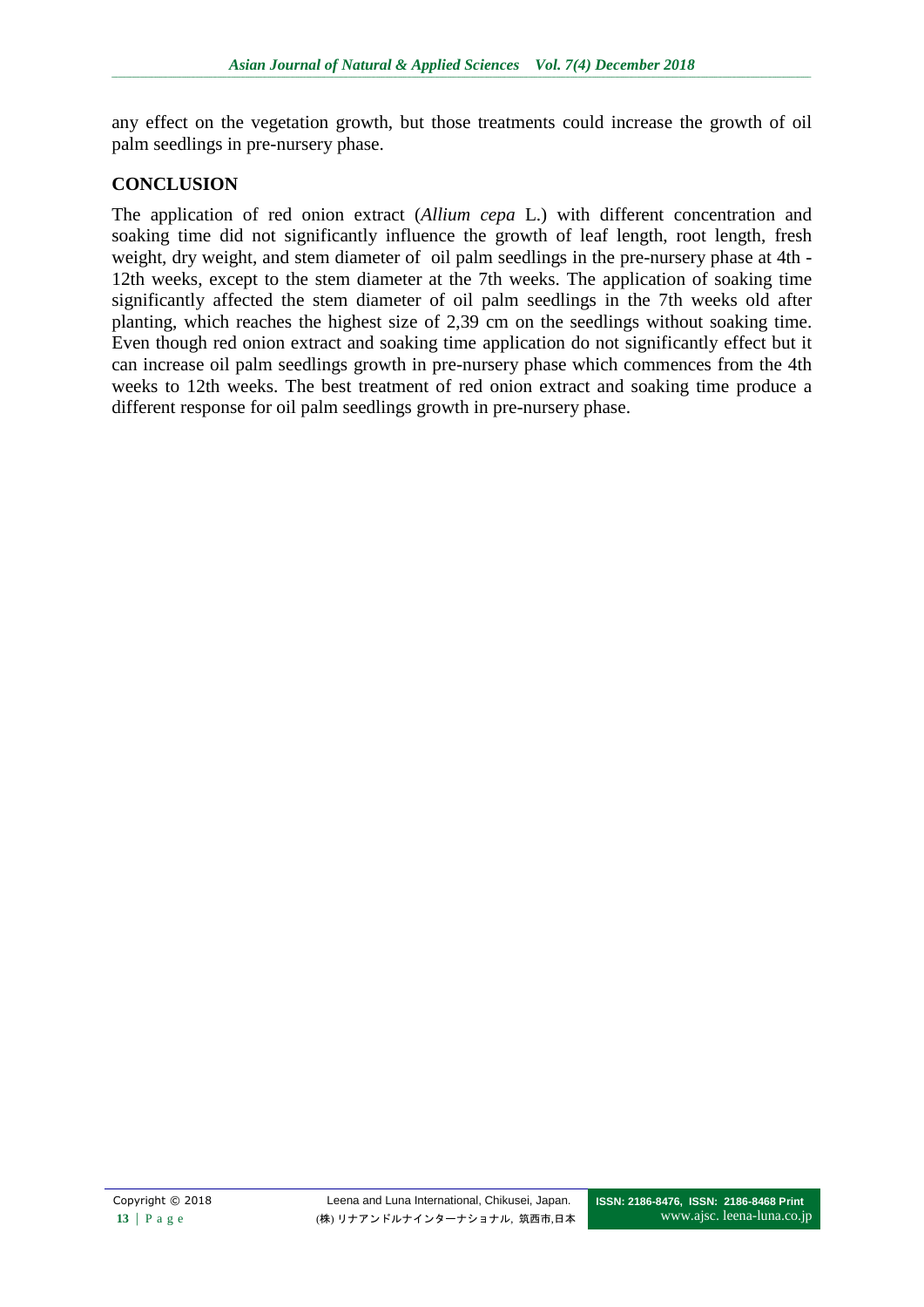### **REFERENCES**

- [1]. Abidin, Z. (2010). *Basics of Knowledge About Growth Regulators.* Angkasa, Bandung.
- [2]. Alimudin, M., Syamsiah, & Ramli, (2017). Application of Giving Onion Extract (*Allium cepa* L.) to Root Growth from Lower Batang Setek (*Rosa sp*.) Malltic Varieties. *Journal Agroscience*, 7 (1) : 194 – 202.
- [3]. Anitha, P., & P. Sakthivel, (2016). Synthesis and Characterization of Silver Nanoparticles Using *Allium cepa* and Its Anti-Inflammatory Activity Against Human Blood Cells. *Indo American Journal of Pharmaceutical Research*, 6(01): 4203 – 4210.
- [4]. Arif M., Murniati, & Ardian. (2016). Test of several natural growth regulating agents for the growth of rubber seedlings (*Hevea brasiliensis* muell Arg) Sleeping Eye Stum. *Jom Faperta*, 3 (1) : 1 – 10.
- [5]. BPS. (2017). Statistics Indonesia Deli Serdang District, Lubuk Pakam Dalam Angka District. CV Rilis Grafika. Deli Serdang.
- [6]. Cosgrove, D.J. (2005). Growth of The Plant Cell Wall. *Molecular Cell Biology*, 6: 850-861.
- [7]. Davies, P.J. (1995). The plant hormones: Their nature, occurrence, and functions. In P.J. Davies (ed.) Plant hormones: Physiology, biochemistry and molecular biology. Kluwer Academic, Dordrecht, Boston, London.
- [8]. Edet, A., O. Eseyin, & E. Aniebiet, (2015). Anti-nutrients composition and mineral analysis of *Allium cepa* (onion) bulbs. *Afr. J. Pharm. Pharmacol.*, 9(13): 456-459.
- [9]. El-Ghit, H.M.A. (2016). Physiological Allelopathic Effect of Aqueous Extracts of Cucumber, Carrot, Onion, and Garlic Seeds on Germination and Growth of Pea. *J Pharm Chem Biol Sci* , 4(1):13-19.
- [10]. Eltaweel, M. ( 2013). Assessment of Antimicrobial Activity of Onion Extract (*Allium cepa*) on *Staphylococcus aureus; in vitro* study. International Conference on Chemical, Agricultural and Medical Sciences Dec. 29-30, Kuala Lumpur (Malaysia). P. 60-62.
- [11]. Fosket, D.E. (1994). Plant growth and develop-ment: A molecular approach. Academic Press, inc., California.
- [12]. Fredotovi´c, Ž., M. Šprung, B. Soldo, I. Ljubenkov, I. Budi´c-Leto, T. Bilušic´, Vedrana Cˇ ikeš-Cˇ ulic´, & J. Puizina, (2017). Chemical Composition and Biological Activity of *Allium cepa* L. and *Allium x cornutum* (Clementi ex Visiani 1842) Methanolic Extracts. *Molecules*, 22(448): 1-13.
- [13]. Gana, A.S. (2010). The role of synthetic growth hormones in crop multiplication and improvement. *African Journal of Bio-technology*. 10 (51): 10330 – 10334.
- [14]. Ifesan, B.O.T.( 2017). Chemical Composition of Onion Peel (*Allium cepa* ) and its Ability to Serve as a Preservative in Cooked Beef. *Ijsrm.Human*, 7(4): 25-34.
- [15]. Khair, H., Meizal, & Z.R. Hamdani, (2013). Effect of Concentration of Shallots and Coconut Water on the Growth of White Jasmine Crops (*Jasminum sambac* L.). *Jurnal Agrium*, 18 (2) : 130 – 138.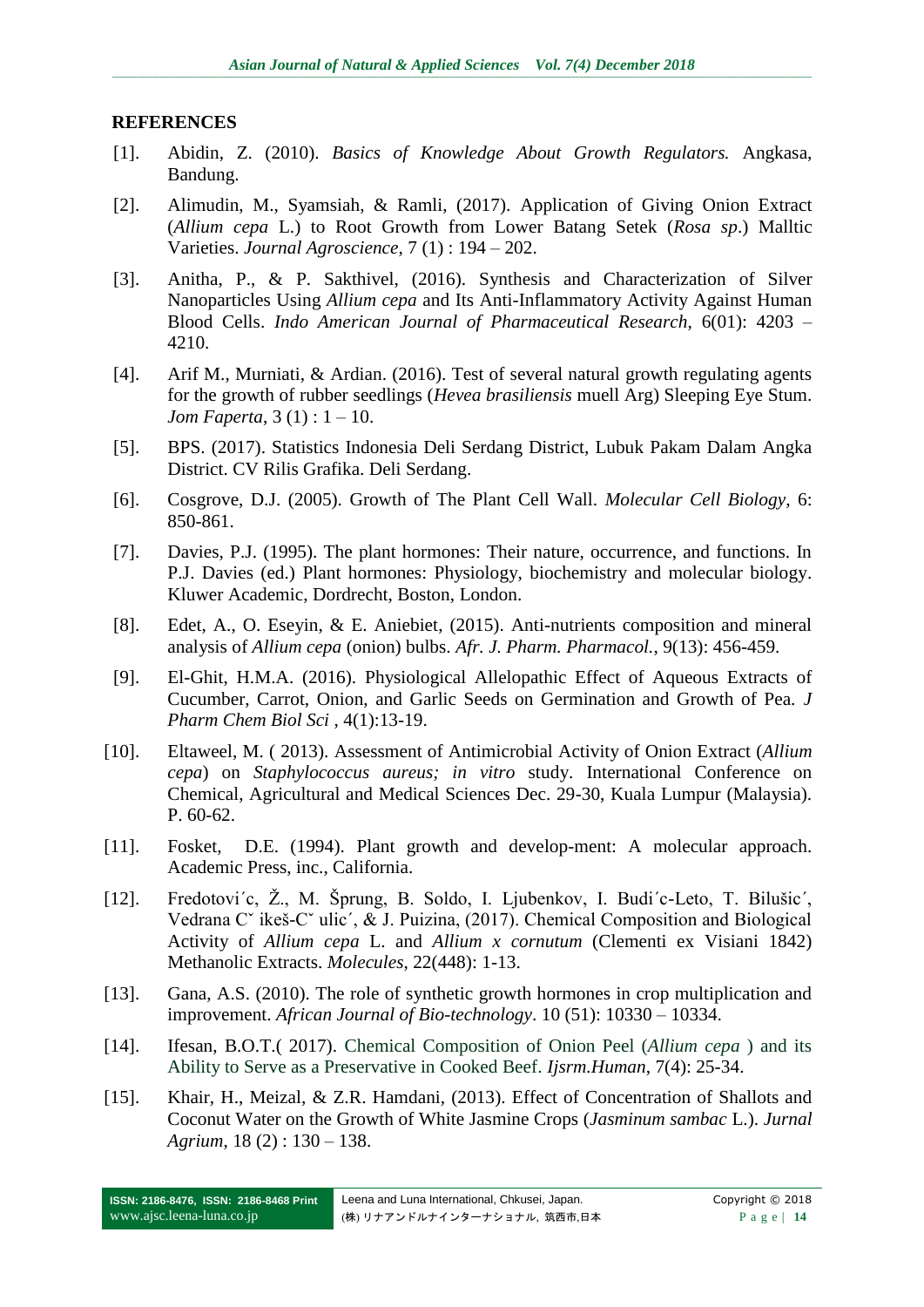- [16]. Lawalata, I.J. (2011). Giving Some Combinations of Growth Regulator to Gloxinia (*Siningia speciosa*) Plant Regeneration from Trunk and Leaf Explants In Vitro. *Jurnal Exp. Life Sci*, 1 (2) : 83 – 87.
- [17]. Lubis, A.U. (2008). Palm Oil (*Elaeis guineensis*) in Indonesia Edition 2. The Palm Oil Research Center, Medan.
- [18]. Mansi, P.B., J. Sandesh, V., & G. Arun, V. (2017). Copper Nanoparticles using Onion *(Allium cepa)* Extract and their Application in Plant Growth. *Int. J. of Life Sciences*, 5 (4): 661-666.
- [19]. Marfirani, M., Y.S. Rahayu, & E. Ratnasari, (2014). The Effect of Giving Various Concentrations of Shallots and Rootone-F Bulbs Filtrate on Jasmine Cutting Growth "Rato Ebu". *Jurnal Lentera Bio*, 3 (1) : 73 – 76.
- [20]. Mudyiwa, R.M., S. Chiwaramakanda, B.T. Manenji, & M. Takawira, (2016). Anti-*Alternaria solani* Activity of Onion (*Allium cepa*), Ginger (*Zingiber officinale*) and Garlic (*Allium sativum*) In vitro*. International Journal of Plant & Soil Science*, 10(4): 1-8.
- [21]. Mutert, E., A.S. Esquìvez, A.O. de los Santos, & E.O. Cervantes, (1999). The Oil Palm Nursery: Foundation for High Production. *Better Crops International*, 13(1): 39  $-44.$
- [22]. Noviansyah, B. & S. Chalimah, (2015). Application of Organic Fertilizer from Egg and Vetsin Shell Waste Mixtures with Red Onion Skin Addition to the Growth of Curly Red Chili Plant (*Capsicum annum* L) Var. Longum. *Jurnal Bioeskperimen*, 1  $(1)$ : 43 – 48.
- [23]. Pahan, I. (2013). Complete Guide to Palm Oil Molds XI. Penebar Swadaya, Jakarta.
- [24]. Pamungkas, F.T., S. Darmanti, & B. Raharjo, (2009). Effect of Concentration and Soaking Length in *Bacillus sp.* 2 DUCC-BR-K1.3 Supernatant on the Growth of Horizontal Cuttings of *Jatropha curcas* L. *Jurnal Sains & Matematika*, 17 (3) : 131 – 140.
- [25]. Rosquete, M.R., E. Barbez, & J.K. Vehn, (2012). Cellular Auxin Homeostasis: Gate keeping is house keeping. *Journal Molecular Plant*, 5 (4) : 772 – 786.
- [26]. Savova, S.T. (2011). Biologically Active Composition and Health Impact of *Allium cepa*. *Acta Medica Bulgarica,* 38(1): 99-104*.*
- [27]. Shinkafi, S.A. & Dauda, H. (2013). Antibacterial Activity of *Allium cepa* (Onion) On Some Pathogenic Bacteria Associated With Ocular Infections. *Sch. J. App. Med. Sci.,* 1(3):147-151.
- [28]. Siregar, A.P., E.Zuhry, & Sampoerno, (2015). Growth of Agarwood Seeds (*Aquilaria malaccencis*) with Giving Growth Regulating Substances from Onion. *Jom Faperta,* 2  $(1)$ : 1-10.
- [29]. Siskawati, E., R. Linda, & Mukarlina, (2013). Growth of Jatropha Curcas (*Jatropha curcas* L.) by Soaking Shallots (*Allium cepa* L.) and IBA (Indol Butyric Acid). *Jurnal Protobiont*, 2 (3): 167 – 170.
- [30]. Siswanto, U., N.D.Sekta, & A. Romeida, (2010). The Use of Natural Auxin and Cytokinin in the Growth of Long Pepper Seeds (*Piper retrofractum* Vahl.). Indonesian Journal of Medicinal Plants, 3 (2) : 128 – 132.